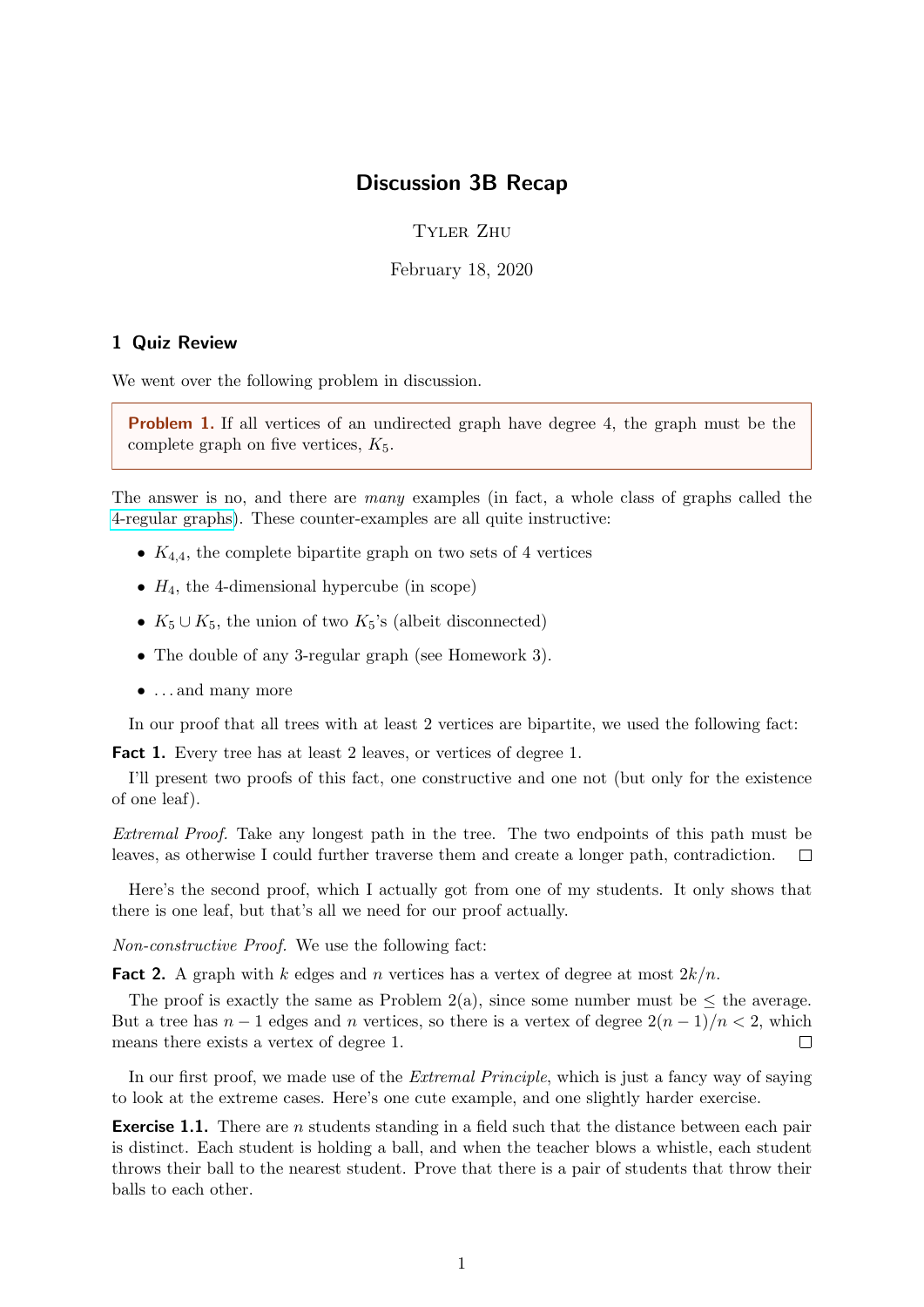## 2 Fermat's Little Theorem

**Theorem 3** (Fermat's Little Theorem). For all prime p with  $gcd(a, p) = 1, a^{p-1} \equiv 1 \pmod{p}$ .

Use this theorem to help you reduce arbitrary powers more easily. For example, the theorem makes  $23^{36} \equiv 1 \pmod{37}$  obvious immediately. Combined with CRT, powers become a piece of cake.

## 3 Bijections

A function maps inputs from a set A to elements in a set B. We denote them as  $f : A \to B$ . You've already seen many examples of functions. In fact, any mod operator like  $f(x) = x$  $(mod m)$  is also a function (what are A and B?).

There are two main types of functions that we're interested in (fix a function  $f : A \rightarrow B$ ):

- f is **onto** (surjective) if  $\forall b \in B$ ,  $\exists a \in A$  s.t.  $f(a) = b$ 
	- i.e. every  $b \in B$  has a pre-image.
- f is one-to-one (injective) if  $\forall a, a' \in A, f(a) = f(a') \implies a = a'$ .
	- i.e. different inputs map to different outputs,

If f is both onto and one-to-one, we say that f is **bijective**. Bijections are useful because they have formalize what it means for a function to be invertible.

**Theorem 4.** A function  $f : A \rightarrow B$  is a bijection if and only if it has an inverse, i.e. there exists a bijection  $g : B \to A$  for which  $\forall a \in A$ ,  $g(f(a)) = a$  and  $\forall b \in B$ ,  $f(g(b)) = b$ .

Here's a helpful graphic illustrating the differences between all of these functions.



Figure 1: Examples of the four types of functions, and a non-function. Source: Math is Fun.

One interesting observation you might make is that for  $f : A \rightarrow B$  to be injective,  $|A| \leq |B|$ must hold. Similarly, if  $f : A \to B$  is surjective,  $|A| \geq |B|$  must hold. Therefore if f is bijective,  $|A| = |B|$  must be true. For finite sets this isn't so remarkable, but later on in the course we will see how this gives us a method of comparing sets that are infinite in size!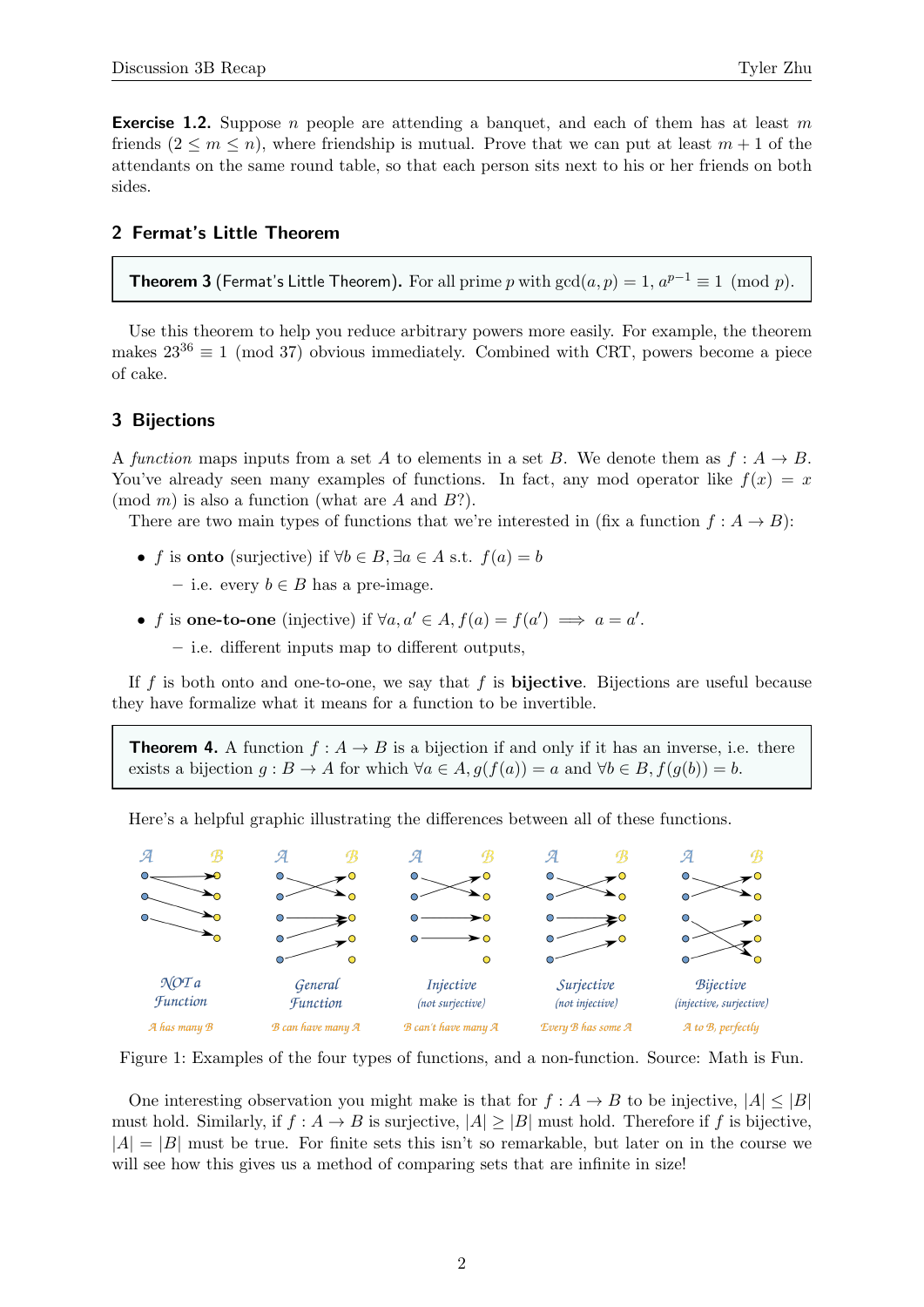#### 4 Chinese Remainder Theorem

I will first begin with the formal statement of the theorem.

**Theorem 5** (Chinese Rem[a](#page-2-0)inder Theorem). Let  $m_1, \ldots, m_k$  be pairwise<sup>a</sup> relatively prime positive integers, and let

$$
M=m_1\ldots m_k.
$$

Then for every k-tuple  $(x_1, \ldots, x_k)$  of integers, there is exactly one residue class x (mod M) such that

> $x \equiv x_1 \pmod{m_1}$  $x \equiv x_2 \pmod{m_2}$ . . .  $x \equiv x_k \pmod{m_k}$ .

<span id="page-2-0"></span><sup>a</sup>Every pair of integers is relatively prime, as opposed to being relatively prime as a whole.

We call this a theorem, but it's really just a formalization of an intuition you should have. In other words, every integer mod M can be uniquely identified by its values mod  $m_1$ , mod  $m_2$ , and so on.

For example, knowing that  $x \equiv 10 \pmod{15}$  is equivalent to knowing that  $x \equiv 1 \pmod{3}$ and  $x \equiv 0 \pmod{5}$ . The first condition restricts the possibilities to 5 different values (1, 4, 7, 10, 13), and the second condition tells you exactly which of these 5 the number is (10, being the only multiple of 5). You should expect this to happen in general.

**Example 4.1.** Suppose we're trying to determine  $8^{39}$  (mod 15). Without using CRT, we're pretty much stuck with hand computation. But let's break this down mod 3 and mod 5. We have that

$$
8^{39} \equiv (-1)^{39} \equiv -1 \equiv 2 \pmod{3}
$$

and

$$
8^{39} \equiv 3^{39} \equiv 3 \cdot 9^{19} \equiv 3 \cdot (-1)^{19} \equiv 2 \pmod{5}
$$

so by CRT,  $8^{39} \equiv 2 \pmod{15}$ .

Extending the previous analogy, we can interpret this equivalence as understanding  $x \mod M$ in terms of its basis vectors  $(1 \mod m_1)$ ,  $(1 \mod m_2)$ ,  $\cdots$ ,  $(1 \mod m_k)$ . Each one specifies x's value along that dimension (or that mod space). Then all we need to do is find out the correct coefficients to multiply each of the vectors by to create a linear combination that produces  $x$ mod M.

Let's create a general method for finding x mod M based on its values mod  $m_1, \ldots$ , mod  $m_k$ . Throughout this section, we will be using a fact that you have seen already, so we will refer to it by its common name.

**Theorem 6** (Bezout's Lemma). Let a, b be integers with  $gcd(a, b) = d$ . Then there exists integers x, y such that  $ax + by = d$ . Furthermore, all integers of the form  $ax + by$  are multiples of d.

First we will do a short, concrete example.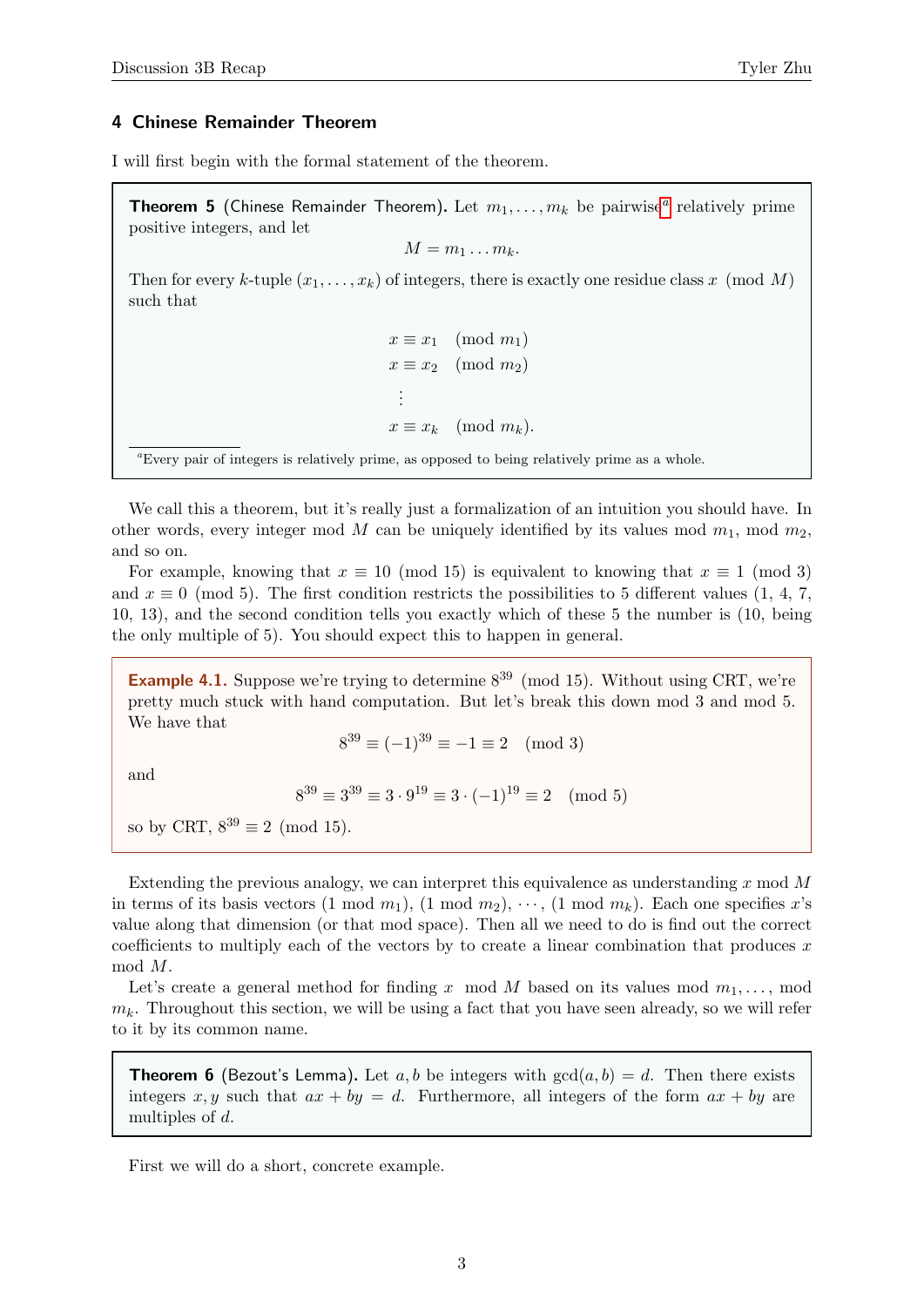**Example 4.2** (Dis 3B  $\#3$ ). Let's find the x for which

$$
x \equiv 3 \pmod{11}
$$

$$
x \equiv 7 \pmod{13}.
$$

Recall that since  $gcd(11, 13) = 1$ , by Bezout's Lemma there are integers a, b so that

 $x = 11a + 13b.$ 

We just need to pick them so that  $x$  satisfies our above constraints (which will be unique mod 143 by CRT). First, let's take our equation mod 11 and use our constraint; this gives

$$
3 \equiv x \equiv 13b \pmod{11}.
$$

So  $b = 13^{-1} \times 3 \equiv 6 \times 3 \equiv 7 \pmod{11}$ . Now let's take our equation mod 13 and use the other constraint to get

$$
7 \equiv x \equiv 11a \pmod{13}.
$$

So  $a = 11^{-1} \times 7 \equiv 6 \times 7 \equiv 3 \pmod{13}$ . Putting this all together, we find that

 $x = 11a + 13b = 11 \times 3 + 13 \times 7 = 33 + 91 \implies x \equiv 124 \pmod{143}$ 

With this example in mind, let's see how we would carry out these steps in general. Suppose we have just two equations

$$
x \equiv x_1 \pmod{m_1}
$$
  

$$
x \equiv x_2 \pmod{m_2}.
$$

Since  $gcd(m_1, m_2) = 1$ , by Bezout's Lemma there are integers  $c_1, c_2$  for which

$$
x = c_1 m_1 + c_2 m_2
$$

unique up to mod  $m_1m_2$ . Taking this mod  $m_1$ , we find

$$
x_1 \equiv x \equiv c_2 m_2 \pmod{m_1} \implies c_2 \equiv m_2^{-1} x_1 \pmod{m_1}.
$$

Taking the equation mod  $m_2$ , we also get

$$
x_2 \equiv x \equiv c_1 m_1 \pmod{m_2} \implies c_1 \equiv m_1^{-1} x_2 \pmod{m_2}.
$$

Putting this together, we find that

$$
x \equiv (m_1)_{m_2}^{-1} m_1 x_2 + (m_2)_{m_1}^{-1} m_2 x_1 \pmod{m_1 m_2}
$$

where  $(a)^{-1}_{m}$  denotes  $a^{-1}$  mod m.

This looks complicated, but remember that what we did was pretty natural. We simply had a system of equations with some constraints, and using those constraints we found out what each of the required coefficients are.

Having seen the case of two moduli, we can proceed with the general case. Let  $M = m_1 \dots m_k$ be a product of pairwise coprime integers, and suppose we have the system

$$
x \equiv x_1 \pmod{m_1}
$$
  
\n
$$
x \equiv x_2 \pmod{m_2}
$$
  
\n
$$
\vdots
$$
  
\n
$$
x \equiv x_k \pmod{m_k}
$$
.